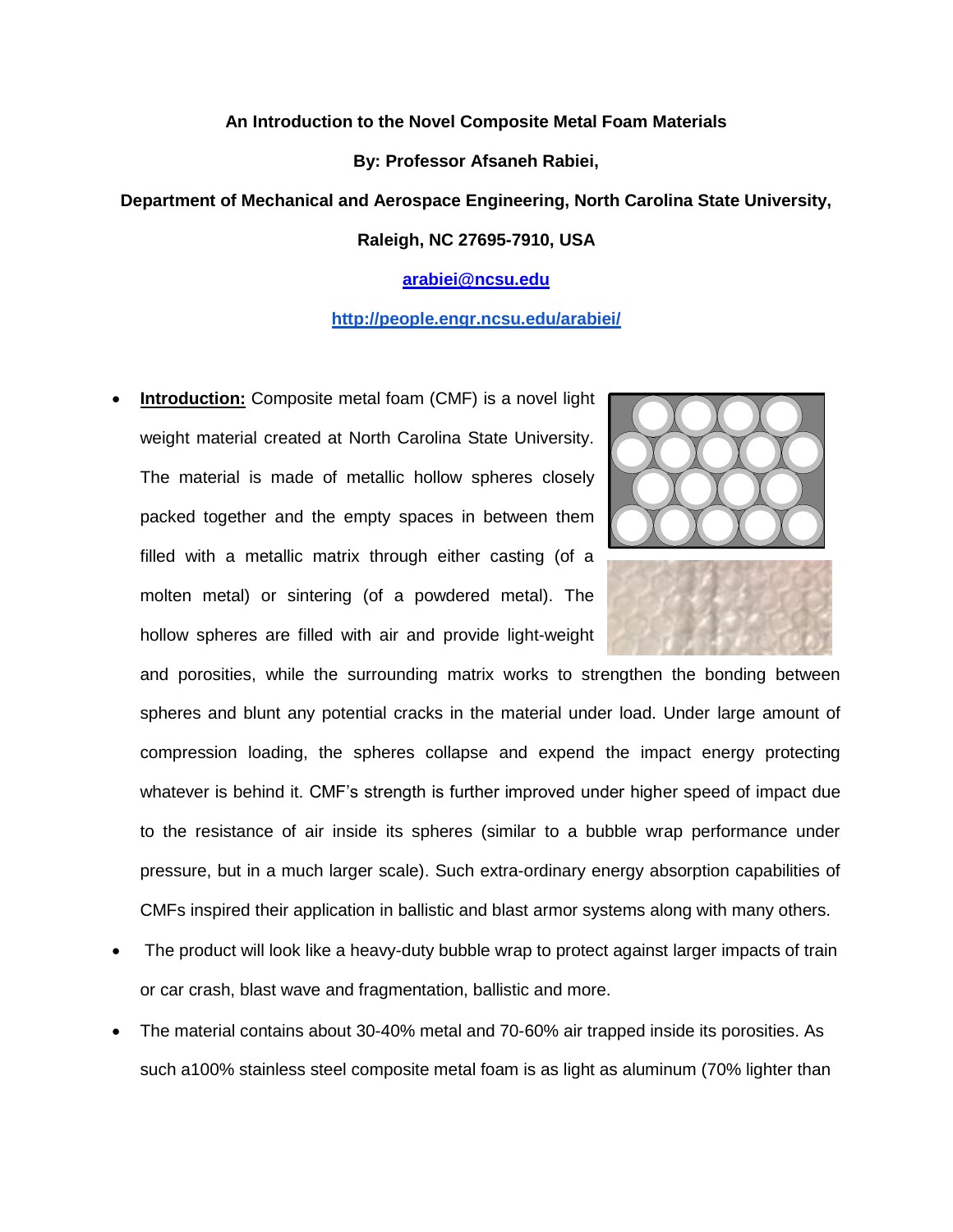stainless steel) and a combination of aluminum with steel composite metal foam can be nearly as light as water!

- Composite metal foams have shown nearly two orders of magnitude higher impact energy absorption capability compared to their parent bulk material (such as aluminum or steel).
- High air content inside Composite metal foam offers extremely good thermal insulation performance; nearly two orders of magnitude lower thermal conductivity in steel composite foams compared to bulk aluminum is observed.
- A 100% Steel composite foam shows almost 275% more effectiveness in shielding X-rays compared to Aluminum.
- Four patents are issued and more are pending on processing of the material through two techniques and
- One start-up company has just shaped to commercialize this material.

Figure shows Composite Steel foam before (left) and after (right) 80% deformation under compression. The sample on the right was the same size as the one on the left before being squeezed to the current size under compression. These samples are 100% made of stainless steel while the air trapped inside its porosities made them 70% lighter than stainless steel.



**Funding:** Total of ~\$2 M is being used on various projects for creation, evaluation and optimization of the composite metal foams so far. The sources of funding were including:

- NSF (~\$500K) for the first step of creation of the material,
- ARO (~\$70K) for evaluation of material's performance under high speed impact,
- NASA (~\$20K), NC Space Grant (\$20K) & DOE (~\$400K) to evaluate the shielding capabilities of the material against various types of radiation and heat.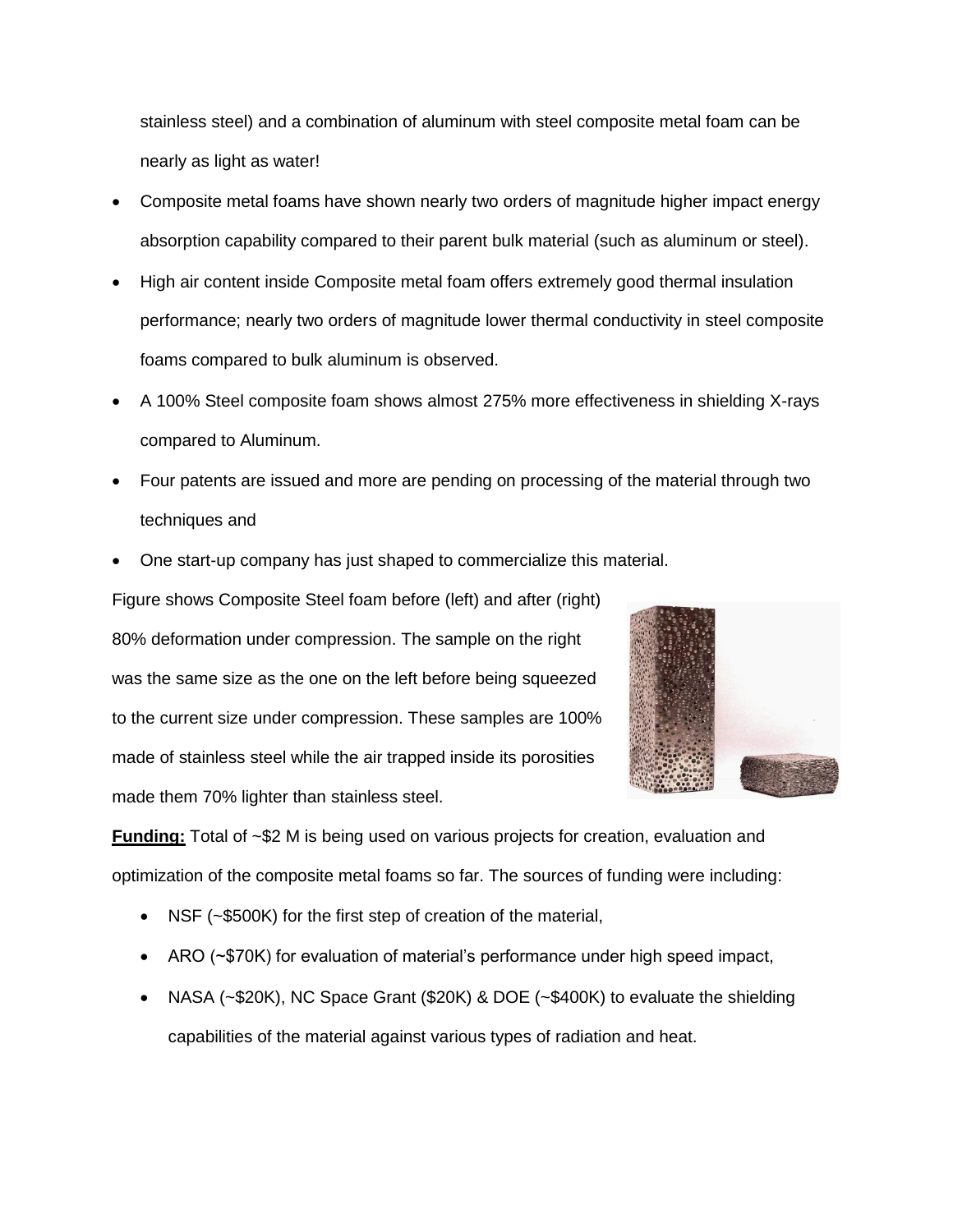- NCSU-Chancellor's Innovation Fund (\$75K) to evaluate the performance of the material in armors.
- National Academy of Science along with Transportation Research Board (\$100K) for the evaluation of the material's performance for train's safety.
- Joint Aircraft Survivability Program (JASP) provided \$420K for 2014-2017 for application of the material in armors (against blast pressure, fragments and ballistics)
- DOT (\$510K) on application of the material for tank cars transporting hazmat (2016-19)
- NASA (\$31K) for the application of the material on leading edge of airplanes (2017-17)
- **Highlights:** Composite Metal Foam Invention has been highlighted as the next generation light-weight material with multiple applications by many news media such as: [Fox News,](http://www.foxnews.com/tech/2017/02/23/this-foam-stops-bullets-cold-and-pulverizes-them-to-dust.html) [Fox 8,](http://myfox8.com/2016/05/18/north-carolina-state-scientist-creates-metal-foam/) **[Huffington Post,](http://www.huffingtonpost.com/entry/metal-foam-bulletproof-armor_us_570ba835e4b0142232496066) The American Ceramic** [Society,](http://ceramics.org/ceramic-tech-today/video-could-composite-metal-foams-give-ceramic-materials-a-run-for-their-money) [National Academy of Engineers,](https://www.nae.edu/Projects/20730/wtop/152287.aspx) [Science Friday,](https://www.sciencefriday.com/segments/for-your-protection-a-new-kind-of-metal/) [Popular Mechanics,](http://www.popularmechanics.com/military/research/a20601/metal-foam-stops-bullets/) [Homeland Defense & Security,](https://www.hdiac.org/node/2118)  **[Information Analysis Center,](https://www.hdiac.org/node/2118) Physics** [World,](http://physicsworld.com/cws/article/news/2015/jul/24/metal-foams-could-make-promising-radiation-shields) [US International Information](http://iipdigital.usembassy.gov/st/english/article/2010/02/20100212172657cjnorab0.9955255.html#axzz4bKOkpATi)  [Program,](http://iipdigital.usembassy.gov/st/english/article/2010/02/20100212172657cjnorab0.9955255.html#axzz4bKOkpATi) [Yahoo News](https://www.yahoo.com/news/watch-metal-foam-dissolves-bullet-182400907.html) [KQED,](https://ww2.kqed.org/learning/2016/05/26/can-we-stop-good-inventions-from-going-bad/) [NSF](https://www.nsf.gov/news/news_summ.jsp?cntn_id=126998) [NSF](https://wn.com/afsaneh_rabiei)  [Science Nation,](https://wn.com/afsaneh_rabiei) [Youtube Video.](https://www.youtube.com/watch?v=wfFcs25KmMc) [NSF](https://www.nsf.gov/news/special_reports/science_nation/metalfoam.jsp) [NSF](https://www.nsf.gov/discoveries/disc_summ.jsp?cntn_id=112486) and ...



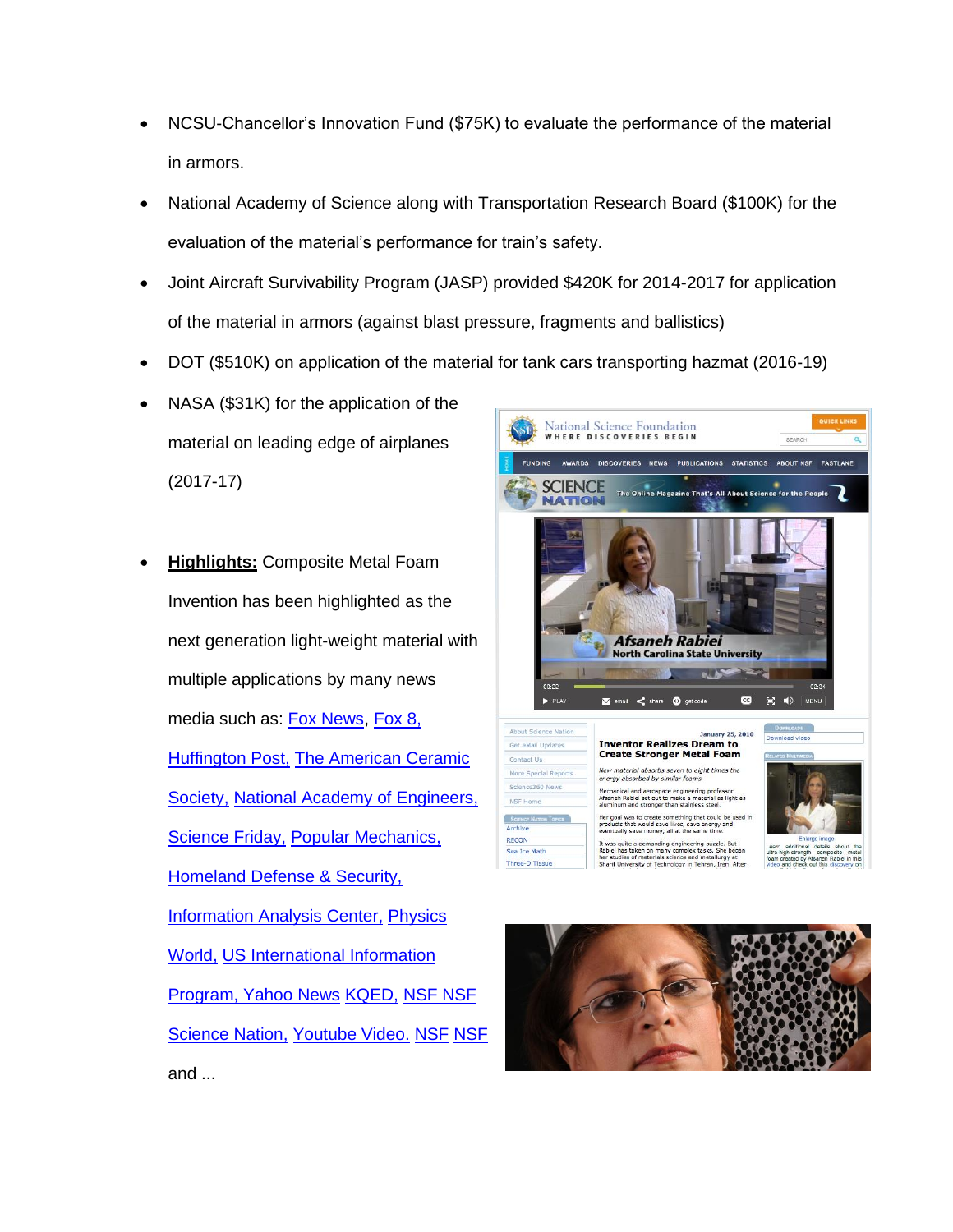- **Some of the potential applications of composite metal foams include:**
	- o Light-weight armors with high performance against larger caliber bullets with armor piercing, blast wave and fragments flying with very high speeds (such as 5000ft/s)
	- o Structural parts for tanks, Humvees and land system vehicles to improve protection against IEDs, improved crashworthiness, and enabling the vehicles to be maneuverable and fuel efficient.
	- o Helicopter parts to absorb the impact energy upon hard landing while providing a light-weight solution
	- o Crash energy absorbers in trains, cars and buses
	- o Mine boots and personal armors and helmets
	- o Medical devices including implants with good stiffness similar to bone that prevents stress shielding and premature failure of implants.
	- o Heat protection devices (fire doors, safes, containers,…)
	- o Radiation shielding parts with light weight and no toxicity

| Hard core of the bullet is trapped<br>inside the crushed spheres | 7.62 M2 Partial Penetration (in flight) |  |
|------------------------------------------------------------------|-----------------------------------------|--|
|                                                                  |                                         |  |